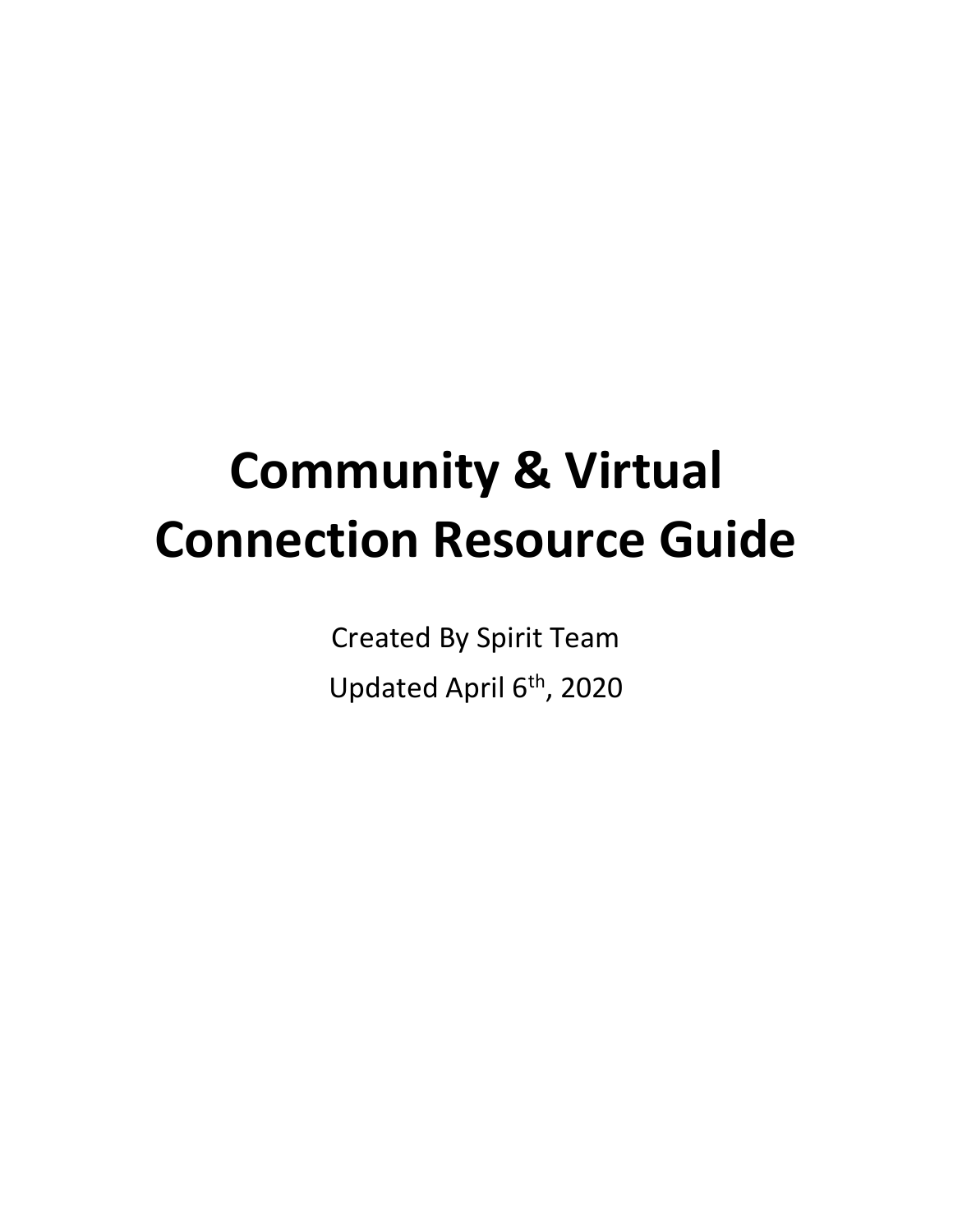## **Community & Virtual Connection Resource Guide Summary**

## Overview

It goes without saying that we are facing an ever and rapid changing situation that has impacted all aspects of our life. To provide support to our fellow coworkers, the Spirit Team has compiled a list of general resources for employees and their families to use. It is important to note that just like the situation we are facing, the knowledge and availability of the resources mentioned in this guide is rapidly changing as well. For that reason, some resources listed may not be accessible or applicable to individuals in the future.

## Intended Use

This resource guide is not a substitute for any information and resources provided by SHP, SHS, and SHS associated entities. Rather, this resource guide is intended to provide coworkers with complimentary resources for personal use.

## User Acknowledgement

The resources mentioned in this guide are based on suggestions made by Spirit Team Members. The resources mentioned in this guide are merely options that coworkers can choose to use or choose not to use. Some resources listed in this guide may not be accessible or applicable to individuals in the future.

## A Message from the Spirit Team

We hope you find this resource guide useful during and after this time. We are a subcommittee invested in supporting our coworkers – near and far, in person and virtually. We are here for you! Thank you for your ongoing support—it means so much to us! To contact us, please email: [SHPOSpiritTeam@samhealth.org](mailto:SHPOSpiritTeam@samhealth.org)

Sincerely,

Spirit Team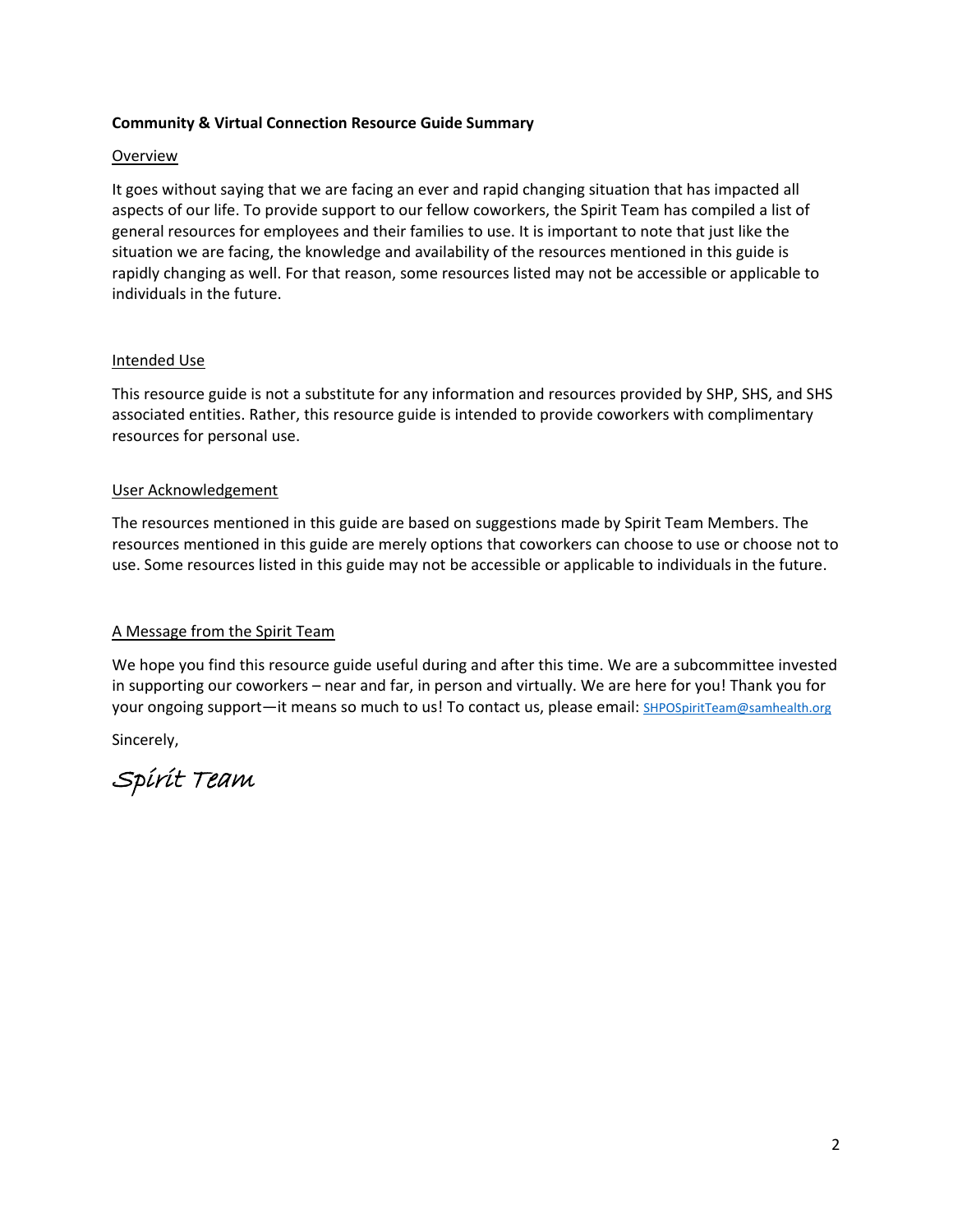# Table of Contents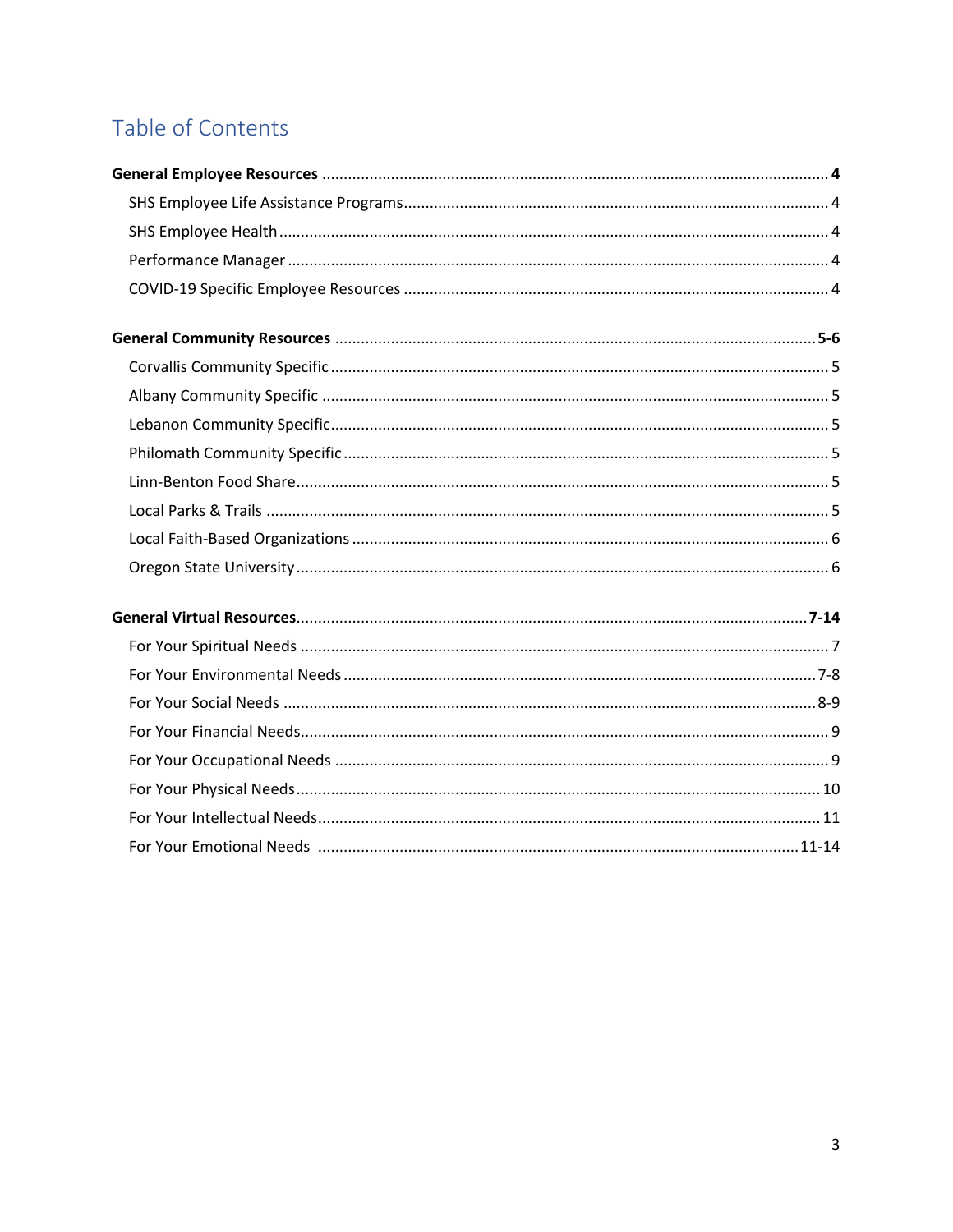# **General Employee Resources**

*Section Overview: This section provides a high-level overview of general employee resources that eligible SHS Employees may benefit from.* 

# SHS Employee Life Assistance Programs

A more comprehensive list and details about SHS Employee specific resources may be provided to all SHS Employees via email and SHS Insider soon. In the meantime, please know that as an eligible SHS Employee you have access to the following Employee Life Assistance Programs and more:

- SHS Employee Assistance Program (EAP)
- SHS Employee Emergency Fund
- SHS Employee Life Assistance

For the complete list and details, visit the Employee Portal on SHS Insider, or [CLICK HERE](https://samhealth.sharepoint.com/sites/Employees/Life-Assistance) .

## SHS Employee Health

SHS Employee Health has resources and information available to maximize your worksite comfort. For the complete list and details, Employee Portal on SHS Insider, or [CLICK HERE](https://samhealth.sharepoint.com/sites/Employees/worksite-ergonomics?g=Worker%20Health%20%26%20Safety) .

# Performance Manager

While we still have many tasks to complete in our daily work-life, it is important to stay on top of our job specific education grid requirements. If you have additional time, you may benefit from participating in Performance Manager's Computer-Based Learning (CBL) opportunities, where you can expand your knowledge on a variety of topics. Know your job specific education grid requirements and CBL opportunities by logging in to Performance Manager.

## COVID-19 Specific Employee Resources

• **COVID19 Staff Support Line**: This quick and easy access is for the SHS workforce to provide *professional mental health support via phone*. The line will be staffed by mental health professionals who are able to provide in the moment care depending on the need: grief and loss support, dealing with health anxiety, burnout and compassion fatigue, as well as providing self-care options, grounding techniques and community resources. Contact: **541-768-1260**

Hours: Monday – Friday from 7 a.m. to 5 p.m. and 8 p.m. to 10 p.m. Saturday and Sunday from 10 a.m. to 3 p.m.

• **SHS Coronavirus Task Force**: The SHS Coronavirus Task Force communicates with SHS Employees via email [\(shscoronavirustaskforce@samhealth.org\)](mailto:shscoronavirustaskforce@samhealth.org) and through the SHS Insider Emerging Pathogens page. To access, [CLICK HERE](https://samhealth.sharepoint.com/sites/EmergingPathogens) .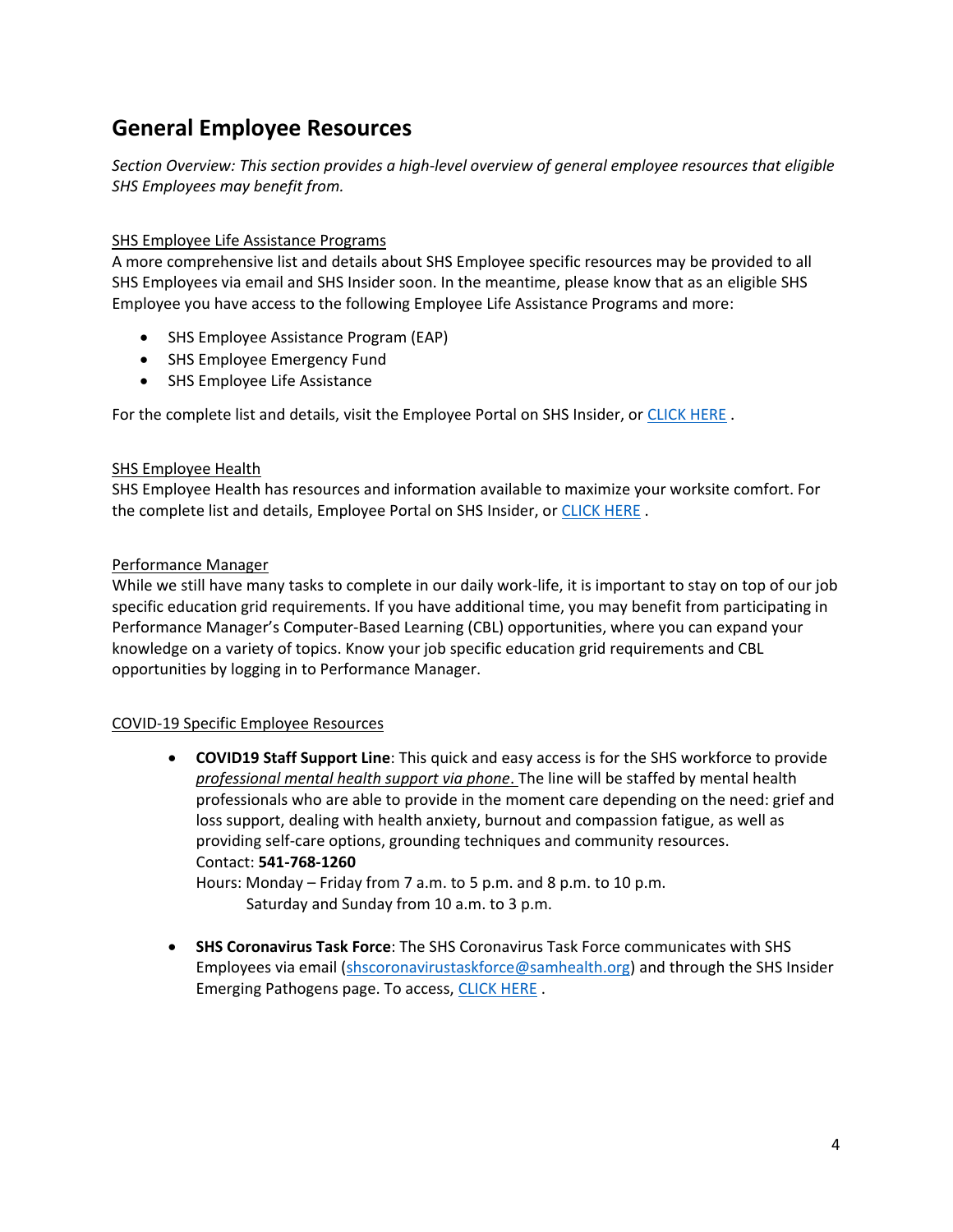# **General Community Resources**

*Section Overview: Our local communities care about us and have compiled lists of resources for us all to benefit from during this time. For your convenience, hyperlinks to local community resource websites have been included in this document.*

# Corvallis Community Specific

- For quick access to resources provided by the City of Corvallis and city closure information, [CLICK HERE](https://www.corvallisoregon.gov/cm/page/city-announces-closures-and-cancellations-related-covid-19) .
- To support **local businesses/shops/wineries/restaurants/fitness studios,** the City of Corvallis and Benton County have compiled a list of businesses for you to continue receiving services from during our ever-changing situation. To view this list, follow this link [\(https://yescorvallis.org/resources/](https://yescorvallis.org/resources/) ) and select the "Complete Benton County Business Guide," or [CLICK HERE](https://drive.google.com/open?id=1nG1aAzXg-2xSS7XUkTkHtOdPg0yCFbcnmJnU_I0zf6Y) to open in Google Drive.

# Albany Community Specific

• For quick access to resources provided by the City of Albany and city closure information, [CLICK HERE](https://www.cityofalbany.net/coronavirus) .

## Lebanon Community Specific

• For quick access to resources provided by the City of Lebanon and city closure information [CLICK HERE](https://www.ci.lebanon.or.us/covid19/page/covid-19-information-city-closures-and-resources) .

## Philomath Community Specific

• For quick access to resources provided by the City of Philomath and city closure information [CLICK HERE](https://www.ci.philomath.or.us/index.asp?Type=B_BASIC&SEC=%7bF09F0235-5C1D-4CFD-A4BC-AC64AAEC3A88%7d) .

## Linn-Benton Food Share

• Could you or someone you know benefit from food assistance at this time? Follow this link to the Linn-Benton Food Share website [\(http://communityservices.us/nutrition/detail/category/linn-benton-food-share/](http://communityservices.us/nutrition/detail/category/linn-benton-food-share/) ) and click on the "Need help with food?" button, o[r CLICK HERE](http://communityservices.us/files/Food_Share_NEED_HELP_WITH_FOOD3-17-20.pdf) to view available options in your area.

## Local Parks & Trails

While opting outside is ideal and can help people connect in nature, it is important to stay up to date with information about local parks, trails and public land closures.

- For updates about OSU Research Forest closures, visit[: https://cf.forestry.oregonstate.edu/](https://cf.forestry.oregonstate.edu/)
- For updates about Benton County Parks and Trails, visit:<https://www.co.benton.or.us/parks>
- For updates about Linn County Parks and Trails visit[: https://linnparks.com/](https://linnparks.com/)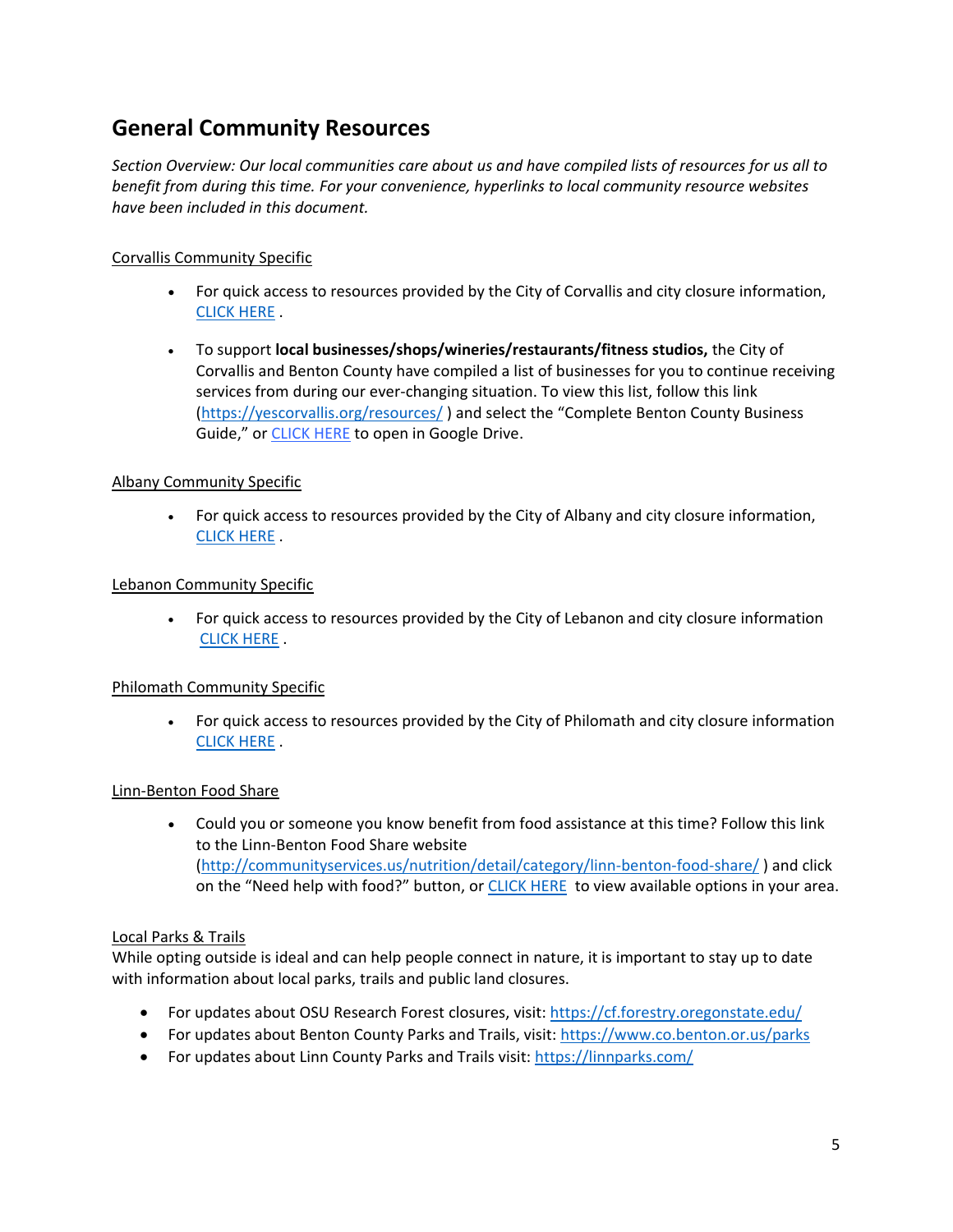## Connecting with Local Faith-Based Organizations

Some local faith-based organizations are offering Zoom meetings, live streaming, or recordings for their members and those who are interested to participate. Some local faith-based organizations are providing additional virtual opportunities to connect and practice faith with others (e.g., book studies, prayer sessions, conversation/check-in groups). Below are ways to interact with the faith-based organizations belonging to some of the more commonly practiced religions in our area:

- **Christianity:** To find a church or a specific denomination near you, use: <https://www.churchfinder.com/>
- **Judaism:** To connect with the local synagogue, visit:<https://beitam.org/>
- **Islam:** To connect with the local Mosque, visit the Salman Alfarisi Islamic Center Corvallis Masjid Facebook page

# Oregon State University

To assist and engage community members during this time, OSU is providing students AND community members with opportunities to learn and/or earn certificates online for FREE or low cost. Below are some known course offerings:

• **Punch through Pandemics with Psychological Science (FREE)** In this free online course, experts in psychology will help you handle feelings of anxiety, stress, loneliness and isolation. Participants will also learn ways to cope and communicate. For more information & to enroll in this course[, CLICK HERE](https://liberalarts.oregonstate.edu/sps/punchcovid19).

• **Intro to Oregon Master Gardener Program (FREE)** Hosted by the *Master Gardener-Short Course Series*, this course will introduce you to the Oregon Master Gardener Program and the role Master Gardener volunteers play. For more information & to enroll in this course, [CLICK HERE](https://workspace.oregonstate.edu/course/free-intro-to-oregon-master-gardener-program?hsLang=en) .

- **Vegetable Gardening Online Course (FREE)** Hosted by the *Master Gardener-Short Course Series*, this course will teach you how to select a site, prepare soil and plant vegetables properly as well as gain skills to successfully produce food and identify common insect and disease problems. For more information & to enroll in this course, [CLICK HERE](https://workspace.oregonstate.edu/course/master-gardener-series-vegetable-gardening?hsLang=en) .
- **Open Education Resources—Short Courses (Low Cost)** OSU's Open Educational Resources offers a variety of short courses for participants to learn and complete within ~20 hours. For more information about course offerings & to enroll in any of these courses[, CLICK HERE](https://open.oregonstate.edu/courses/short.htm) .
- **Professional and Continuing Education Courses (Low Cost)** OSU's Workspace curriculum design can help you level up your skills and grow professionally within 5-weeks. For more information about course offerings & to enroll in any of these courses, [CLICK HERE](https://workspace.oregonstate.edu/catalog-page#all-courses) .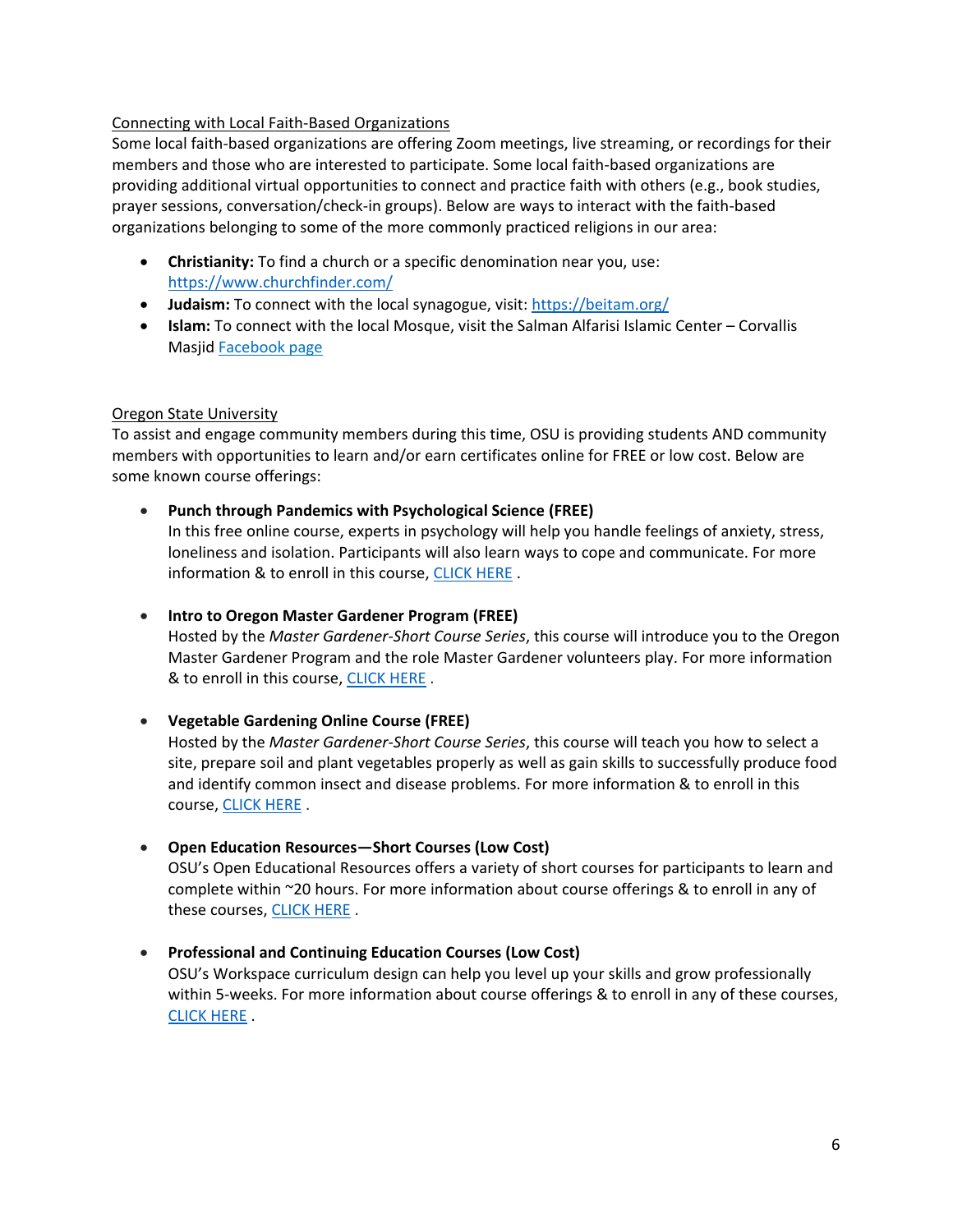# **General Virtual Resources**

# For Your Spiritual Needs

Now is the time to re-connect with yourself, to harness your sense of purpose, belonging, and meaning in life. In addition to connecting with your local faith-based organization, practicing yoga, mindfulness, gratitude, and self-reflection can help you to sooth your soul and work through challenges.

# • **Online Yoga (FREE)**

Whether you are new to yoga or an experienced instructor, Do Yoga With Me provides an online platform for individuals to practice yoga in the comfort of their own environment. Class styles and class length vary, so you have the freedom to choose. While there is a subscription option, there are free yoga video recordings that are free to access. To learn more and to take a yoga class now, [CLICK HERE](https://www.doyogawithme.com/) .

# • **Practice Mindfulness with Online Audio Recordings (FREE)**

There is a growing amount of mindfulness resources in the world, making it difficult to sift through the information and find a starting place. These FREE online mindfulness audio recordings from Mindful.Org can provide a great introduction to practicing mindfulness. To access the mindfulness audio recordings, [CLICK HERE](https://www.mindful.org/audio-resources-for-mindfulness-meditation/) .

# • **Practice Mindfulness through Apps (FREE)**

Mindfulness takes practice and time. Fortunately, technology can help! Mindfulness apps are intended to guide and assist you in developing a positive habit for mindfulness. The following FREE mindfulness apps are recommended by the founders of Mindful.Org:

- o **Calm**
- o **Insight Timer**
- o **Smiling Mind**
- o **Stop, Breath & Think**
- o **UCLA Mindful**
- o **10% Happier**

*Note: All apps mentioned are FREE, although additional app features may require a subscription* **purchase.**

For more information & partake in any of these mindfulness apps, download the app from your Smart Device App Store.

# For Your Environmental Needs

Now more than ever, it is crucial for us to focus on surrounding ourselves with people and places that are safe, pleasant, and stimulating. While we may need to adapt to our situation and new surroundings, it is possible for us to make efforts towards preserving, protecting, and improving the world around us for future generations.

# • **E(ART)H – Without ART, the world is just "EH"**

Unleash your creativity (or your kiddo's creativity) with some simple craft supplies and create drawings/paintings to display from your windows so pedestrians can view and smile. Perhaps you'll kick it up a notch and purchase some window paint online from Amazon and write words of encouragement on your windows to spread kindness.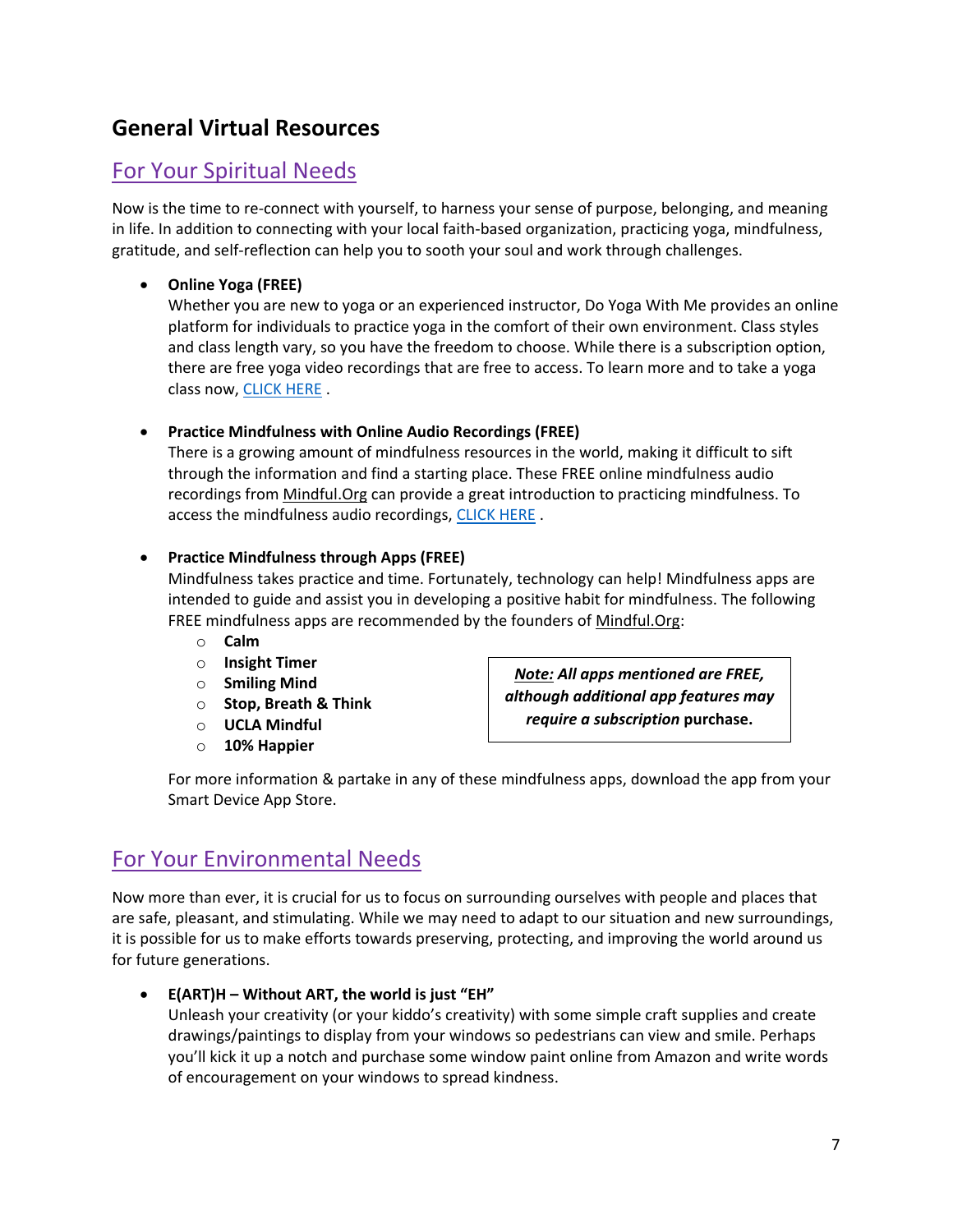# • **Local Gardening Resources**

It's not too late to start your garden! Whether you choose to grow vegetables, herbs, fruit, flowers, or grass, our local gardening community is here to support you virtually and with delivery/pick-up options.

- o **Susan's Garden & Coffee Shop** *Offering Online Orders and Curbside Pick-Up* -- [CLICK HERE](http://susansgardenandcoffeeshop.com/) .
- o **Shonnard's** *Offering Online Orders, Delivery, and Curbside-Pick Up -- [CLICK HERE](https://www.shonnards.com/).*
- o **Corvallis Sustainability Coalition's Garden Resource Guide** *Access to tips and much more --* [CLICK HERE](https://sustainablecorvallis.org/action-teams/food/garden-resource-guide/) .

# • **Decluttering Your Life**

Examining the space where we spend the most time can help us to understand our sources of stress and begin to organize the areas of chaos in our life. Whether it's your junk drawer, your closet, the garage, or your Facebook Friends list, these resources may be of use to you:

# o **Tidying Up with Marie Kondo**

*Learn how to apply 5 (five) phases of organizing and letting go of things you no longer*  use – Available on Netflix or YouTube search.

# o **Project 333**

*A unique approach to learning how to be more with less, starting with your wardrobe and going beyond –* [CLICK HERE](https://bemorewithless.com/project-333/) .

## o **Social Media Cleanse**

*Business Insider offers some helpful tips about how to clean up your social media presence to be more reflective of who you are today* -- [CLICK HERE](https://www.businessinsider.com/scrub-social-media-delete-job-application-2019-9) .

# For Your Social Needs

Continue to make the ones you love and care about a priority in your life. Extend a message of encouragement, offer assistance, or simply say, "Hello". Consider catching up with old friends and practicing active listening to improve your communication skills. Below are some ways you can virtually connect with others:

# • **Social Media Platforms with Video Chat Features**

While virtual connection is not always ideal, seeing someone's face and facial expressions can make it easier to embrace the space between us. Take Happy Hour, Coffee Breaks/Dates, Teatime & Game Nights to a whole new level!

- o **Google Hangout**
- o **WhatsApp**
- o **Viber**
- o **Facebook Messenger**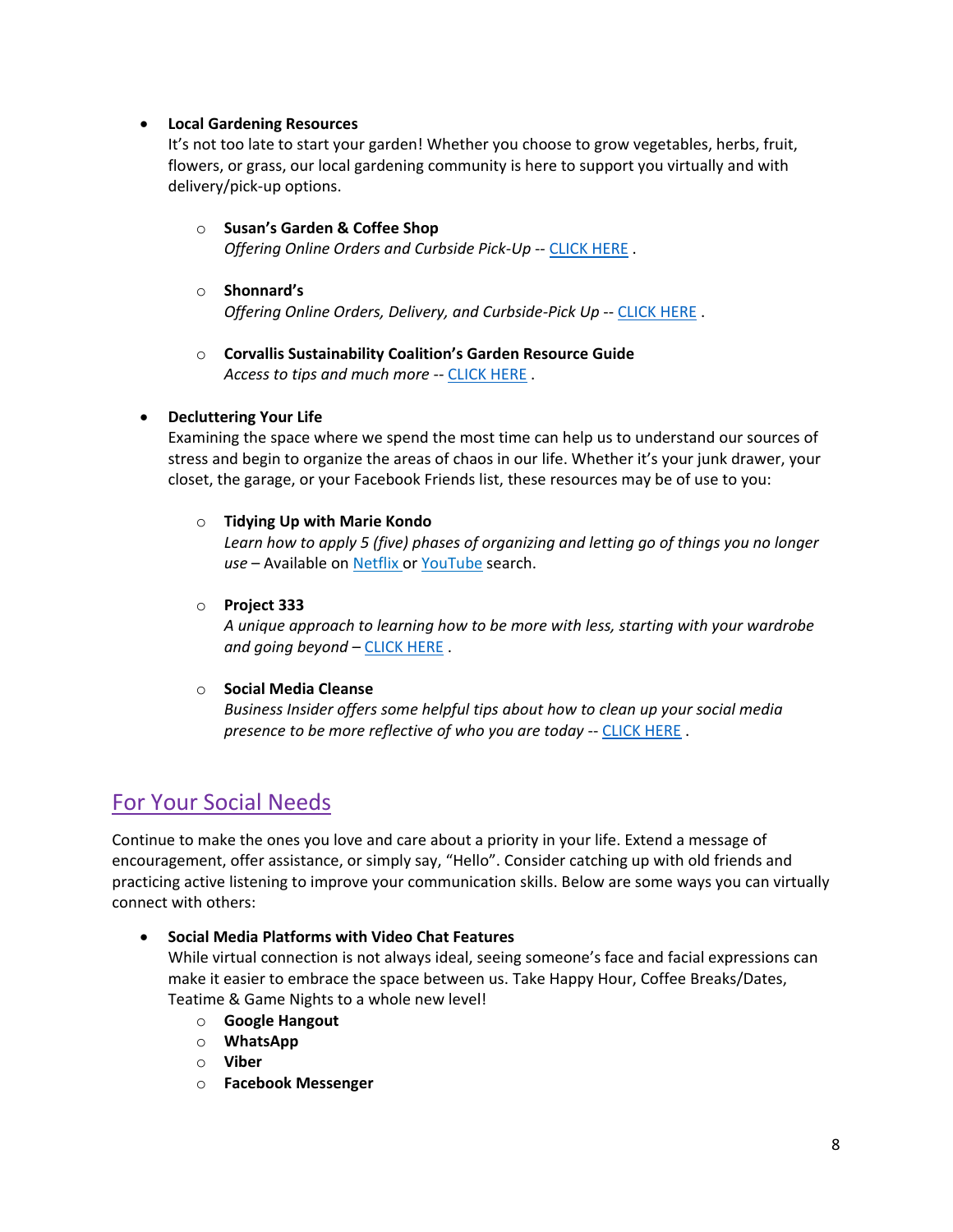- o **Snapchat Video**
- **Netflix Party – A New Netflix Feature!**

Now you can watch Netflix together…from a far! Netflix Party is a new way to watch Netflix with your friends and family online. Netflix Party synchronizes video playback and adds group chat to your favorite Netflix shows. Login to your Netflix account to learn more!

# • **Go Old Fashion – Send a Card!**

Bring back the lost art of card making, writing, and sending. All you need is a piece of paper, an envelope, stamp and an address!

# For Your Financial Needs

Prepare for your financial future now! Learn what steps you can take to eliminate debt, build credit, establish financial security, and adapt to changing economic situations and landscapes. In addition to your **SHS employee financial planning resources found on the SHS Insider Page**, check out **Dave Ramsey's website to learn more about how you can control your finances** – [CLICK HERE](https://www.daveramsey.com/) .

# For Your Occupational Needs

Let's face it—working from home has its perks and challenges! Learning to adapt to new work environments is a life-skill that is not taught in school, but rather on the fly—and aren't we flying?!?! Below are some resources for those who may need some advice on how to maintain focus and productivity while working from home.

• **How to Improve Your Focus & Complete Tasks Faster**

The Pomodoro Technique has received much praise for its use to improve individual's focus on work and ability to complete more tasks given a shorter amount of time. While this is not a multitasking tool, it can help you to manage your time more efficiently. For a written explanation of the Pomodoro Technique, [CLICK HERE](https://www.youtube.com/watch?v=mNBmG24djoY) . For a YouTube Tutorial, CLICK HERE .

• **5 Tips from TIME about Working Remotely** -- [CLICK HERE](https://time.com/5801725/work-from-home-remote-tips/) .

# • **Gentle Reminders about Workspace Communication**

- o *Establish regular and timely communication with your Supervisor/Manager & Team Members*
- o *Practice active listening*
- o *Check-in with your coworkers – Ask them how they are doing*
- o *Ask for help when you need it-- or before you need it*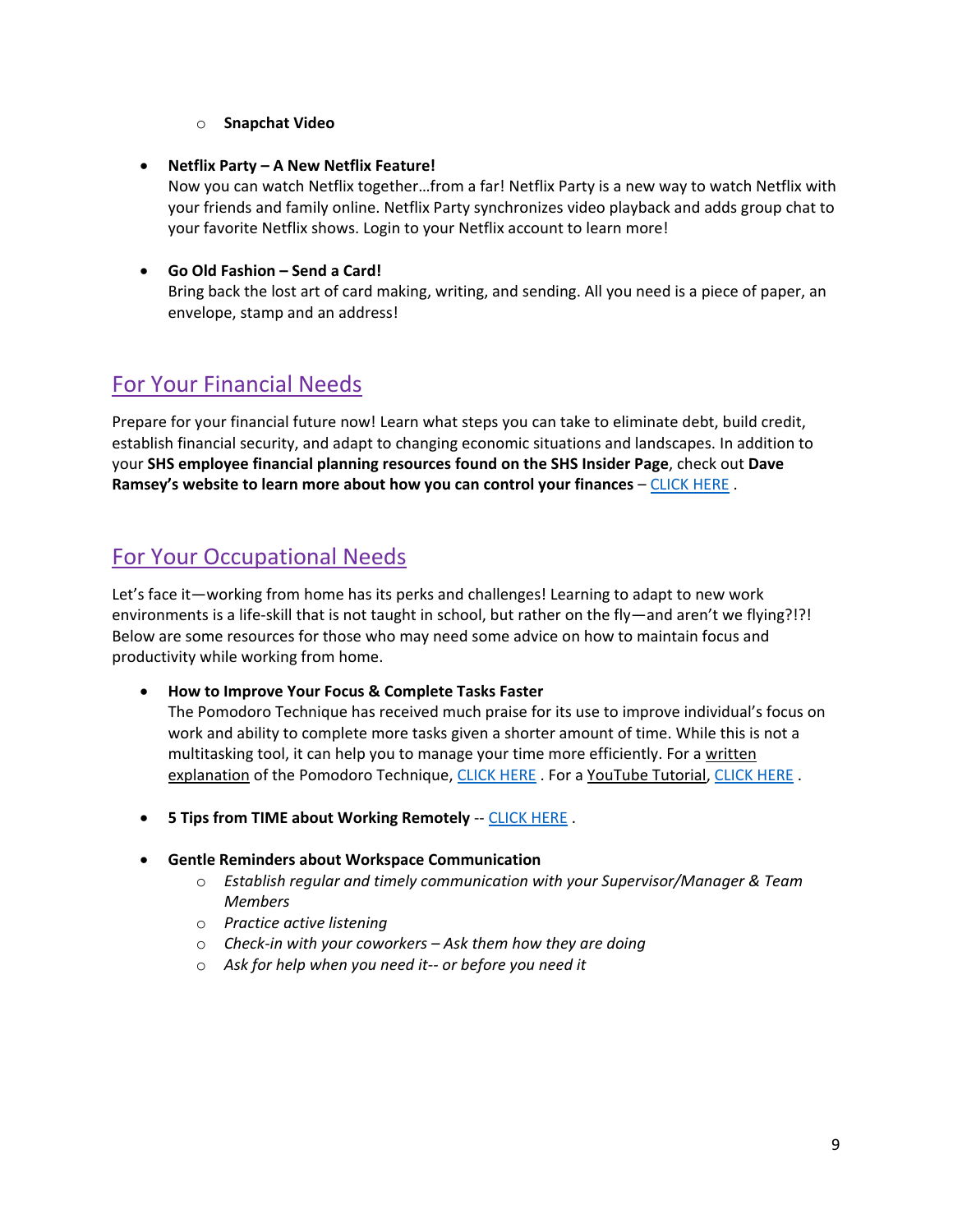# For Your Physical Needs

There are many virtual resources to help you and your family stay active and nourished. Below are some recommended by members of the Spirit Team:

# • **Strava—App (Exercise & Fitness)**

Strava is a **FREE** mobile app and website designed to track your running/walking, biking, and swimming stats and GPS. Join virtual challenges to motivate yourself or compete with family, friends and coworkers. To partake in this virtual experience download the Strava App from your Smart Device App Store, and/or visit the Stava website b[y CLICKING HERE](https://www.strava.com/) . *\*Note: A group of SHP coworkers started a club that hosts virtual runs every Thursday. To join the club,* <https://strava.com/clubs/trail-explorers> and request to join.

# • **Splendid Barre Corvallis (Exercise & Fitness)**

This local fitness studio is offering **FREE online** barre and yoga classes through Instagram on Live Stream and posting video recordings on their Facebook page. For more information about Splendid Barre and their FREE online class opportunities, [CLICK HERE](http://splendidbarre.com/covid-19-update/) .

# • **Barre3 (Exercise & Fitness)**

This fitness franchise is offering a FREE 15-Day Trial of their online barre classes. For more information about Barre3 & this opportunity, [CLICK HERE](https://barre3.com/) .

# • **Nike Training Club--App (Exercise & Fitness)**

The Nike Training Club app provides FREE workouts for everything from bodyweight-only sessions, invigorating yoga classes, targeted training programs, and full-equipment home workouts for all fitness levels. To partake in this virtual experience download the Nike Training Club App from your Smart Device App Store, and/or visit the Nike Training Club website by [CLICKING HERE](https://www.nike.com/ntc-app) .

## • **Sworkit Fitness & Workout--App (Exercise & Fitness)**

Whether you're an absolute beginner, intermediate, or advanced, the Sworkit App helps you to achieve and maintain a fitness level you want. To partake in this virtual experience download the Sworkit App from your Smart Device App Store, and/or visit the Sworkit website by [CLICKING HERE](https://sworkit.com/) .

• **Oregon State University Moore Family Center for Whole Grain Foods, Nutrition & Preventative Health (Nutrition)**

This local nutrition resource allows you to filter using dietary restrictions and meal types to find something the entire family can enjoy. To view the website, [CLICK HERE](https://nam03.safelinks.protection.outlook.com/?url=https%3A%2F%2Fhealth.oregonstate.edu%2Fmoore-center%2Frecipes&data=02%7C01%7C%7Cce580262e74a45dffdd308d7d8174346%7C8ffc5ea6dcec475495d8337958ecb2fc%7C0%7C0%7C637215466726228352&sdata=%2BP8GO5fsg6lSZxGHwJqeC5wCp9h8Le6URpZlZOIyaW8%3D&reserved=0) .

# • **SHS Recipe Page (Nutrition)** Find healthy recipes to support and nourish the growing needs of your family. To access recipes, [CLICK HERE](https://www.samhealth.org/about-samaritan/news-search#lp=855914&contenttype=Recipe) .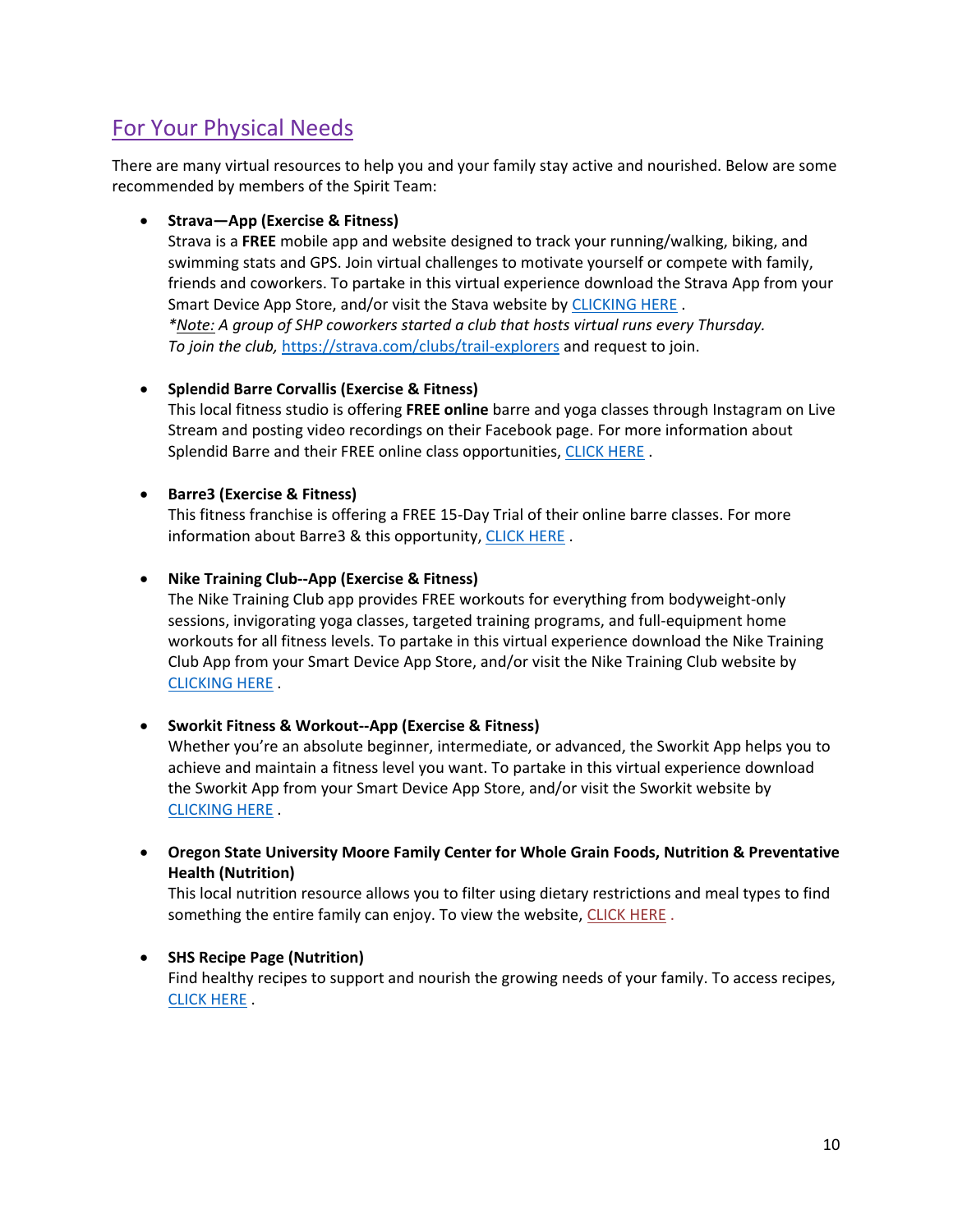# For Your Intellectual Needs

Expand your knowledge or learn a new skill (personal or professional) during your free time.

# • **Free Online Courses from Harvard**

Now is your chance to say you took a class from Harvard! Harvard offers a variety of free online learning opportunities to the general public. Whether you're interested in learning about 18<sup>th</sup>-Century Opera, Pyramids of Giza, Cuisine Chemistry, or R Basics/Data Science, Harvard may have a class for you. For more information about course offerings and how to enroll, [CLICK HERE](https://online-learning.harvard.edu/catalog?keywords=&paid%5B1%5D=1&max_price=&start_date_range%5Bmin%5D%5Bdate%5D=&start_date_range%5Bmax%5D%5Bdate%5D=&=Apply) .

# • **Free Online Course from Yale University: The Science of Well-Being**

The Science of Well-being is oftentimes referred to as the "happiness" course offered by Yale University. This free online course engages participants in a series of challenges designed to increase personal happiness and build more productive habits. For more information & to enroll in this course[, CLICK HERE](https://www.coursera.org/learn/the-science-of-well-being).

# • **Duolingo**

Have you ever wanted to learn a new language? Or perhaps you need to brush up on a language you learned during high school? Duolingo is an app-based platform that facilitates language learning opportunities from beginner to fluent. Currently, Duolingo offers lessons in 35 international languages. In addition to the app-base content, users can benefit from an array of resources (podcasts, worksheets, friend groups, etc.,) to enhance and personalize their language learning experience. For more information & partake in this free language learning experience, download the Duolingo App from your Smart Device App Store, and/or visit the Duolingo website by [CLICKING HERE](https://www.duolingo.com/) .

# • **Little Free Libraries**

While local public libraries may be closed for the time being, your neighborhood's Little Free Libraries may still be open! Little Free Libraries are the mini "Book Houses" tucked away or creatively displayed in our neighborhoods. Little Free Libraries promote recyclable use, knowledge, and sharing through books. As a common curtesy, take a book, leave/return a book, to find a registered Little Free Library near you, [CLICK HERE](https://littlefreelibrary.org/ourmap/).

# For Your Emotional & Behavioral Needs

Below offers a list of resources for individuals to use during times of emotional need or support. The list also includes resources for individuals who may currently be experiencing situations that could contribute to an increased need for emotional support (e.g. poor academic performance, homelessness, domestic abuse, etc.). While some emotional need/support experiences can be sudden and/or temporary, there are also emotional need/support experiences that can be ongoing and long term. To reflect this, the list below is comprised of a mixture of resources for individuals to use based on individual preferences. Please note that the list does not exhaust all options.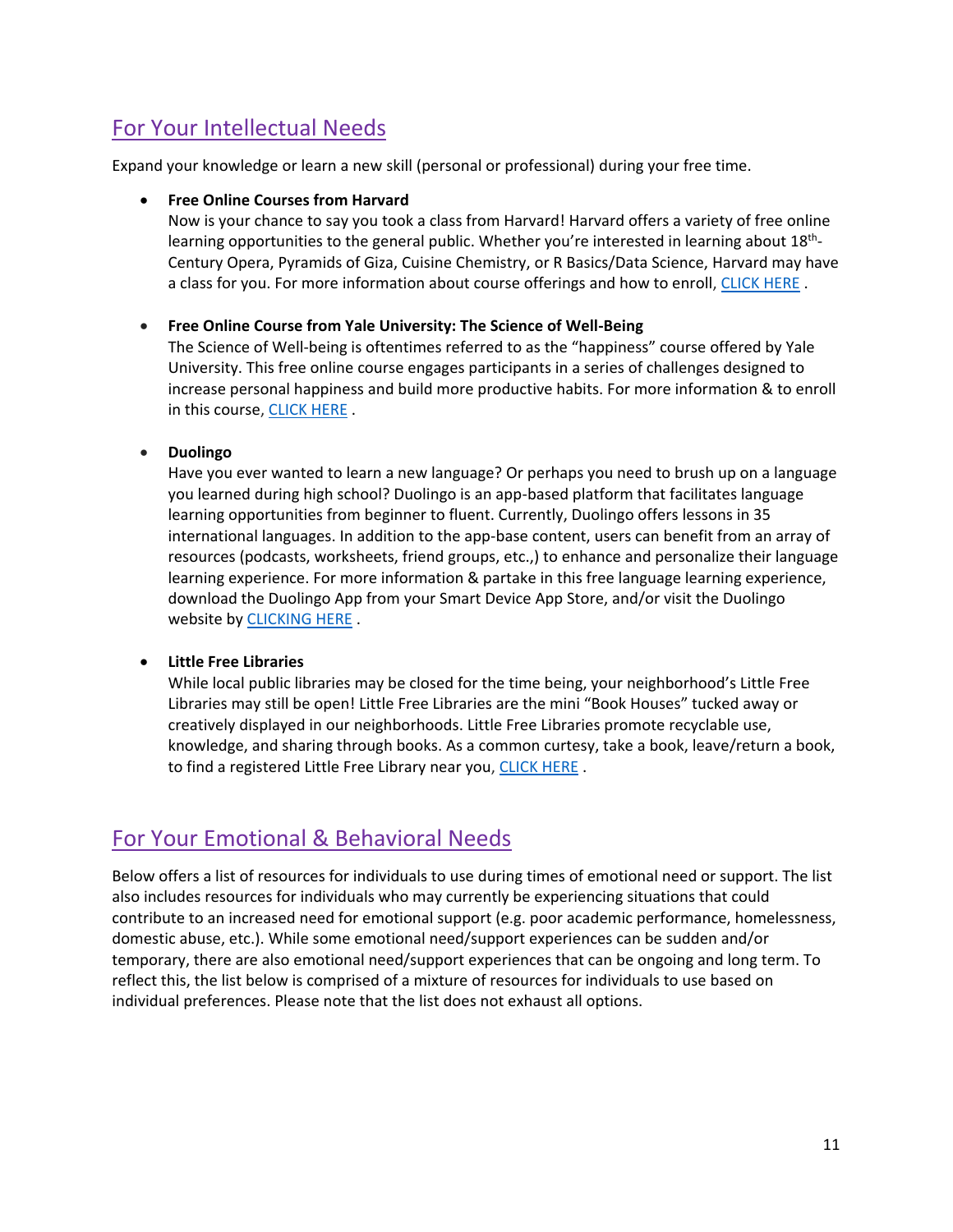#### **Local Resources**

#### **Find Someone to Talk to Today**

If you or someone you know needs support for either an emotional and/or behavioral condition, consider finding a certified and/or licensed provider today, using the Psychology Today Website. To access the website, and filter by preferences (condition, provider type, location, insurance), [CLICK HERE](https://www.psychologytoday.com/us).

#### **Samaritan Health Services**

Samaritan Health Services offers a variety of services to meet your needs. Visit their website to learn more -- <https://www.samhealth.org/>

## **Center Against Rape & Domestic Violence (CARDV)**

CARDV is an organization located in Corvallis, OR that aims to provide services and support to those affected by sexual and domestic violence. CARDV also aims to provide education and leadership within the community to change societal conditions that cultivate these forms of violence. CARDV can provide the following services: 24-hour crisis & support phone line, crisis response, restraining order assistance, 24-hour emergency shelter, resources for sexual assault survivors, support groups, and presentations/trainings for educating to end violence.

Website: [https://www.cardv.org](https://www.cardv.org/) Phone: 541-754-0110

## **Online/Mobile Apps**

## **Recommended by the Anxiety & Depression Association of America (ADAA)**

The ADAA reviewed some of the top Mental Health Apps and ranked them based on the following criteria: Ease of Use, Effectiveness, Personalization, Interactive/Feedback, and Research Evidence. To see how apps ranked, [CLICK HERE](https://adaa.org/finding-help/mobile-apps) . For more information & partake in any of these mindfulness apps, download the app from your Smart Device App Store.

- **Anxiety Reliever AnxietyCoach Breath2Relax**
- 
- 
- 
- 
- 
- 
- 
- **iCBT App Live OCD Free MindShift**
	-
	-
	- **T2 Mood Tracker What's My M3 WorryWatch**
- 
- **CPT Coach Happify HeadSpace**
	-
	- **MoodKit MoodTools Panic Relief**
	- **PTSD Coach Sanvello Self-Help Anxiety Management**
		-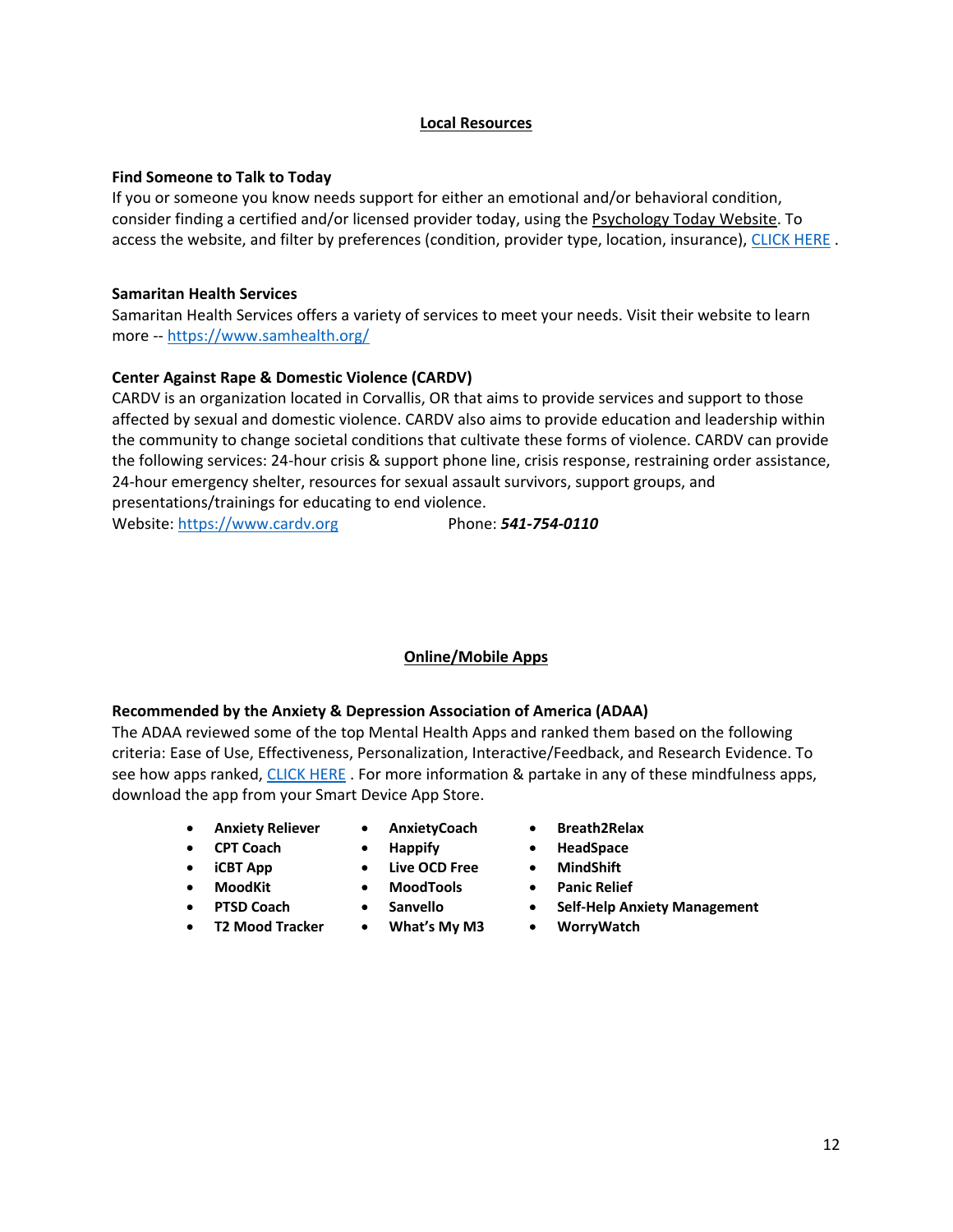## **National Helplines/Text Lines**

## **Crisis**

Crisis Text Line

About Organization: "Crisis **Text Line** is free, 24/7 support for those in crisis, connecting people in crisis to trained Crisis Counselors. Our first priority is helping people move from a hot moment to a cool calm, guiding you to create a plan to stay safe and healthy."

#### **Phone: Text "CONNECT" to 741741**

Website: [https://www.crisistextline.org](https://www.crisistextline.org/)

#### **Suicide**

National Suicide Prevention Lifeline

About the organization: "The Lifeline provides 24/7, free and confidential support for people in distress, prevention and crisis resources for you or your loved ones, and best practices for professionals." **Phone: 1-800-273-TALK (8255) ; En Español: 1-888-628-9454**

Website: [www.suicidepreventionlifeline.org](http://www.suicidepreventionlifeline.org/)

## **LBG&T&Q Specific**

#### The Trevor Project

About Organization: Provides immediate crisis services to individuals who identify as members of the LBG&T&Q community/Communities. Provides educational opportunities and ally awareness for preventing suicide and intentional self-harm.

#### **Phone/Text: 1-866-488-7386**

Website/online chat: [https://www.thetrevorproject.org](https://www.thetrevorproject.org/)

## **Substance Abuse**

Substance Abuse & Mental Health Services Administration (SAMHSA) National Hotline

About organization: "The SAMHSA National Helpline is a free, confidential, 24/7, 365-day-a-year treatment referral and information service (in English and Spanish) for individuals and families facing mental health disorders and substance or behavioral addictions. NOTE: SAMHSA's Helpline does not provide counseling and emotional support, but their trained specialists can transfer you to an appropriate intake center in your state or connect you with local assistance and support. They can refer you to therapists, counselors, treatment programs, and support groups in your area." **Phone: 1-800-622-HELP (4357)**

Website:<https://www.samhsa.gov/find-help/national-helpline>